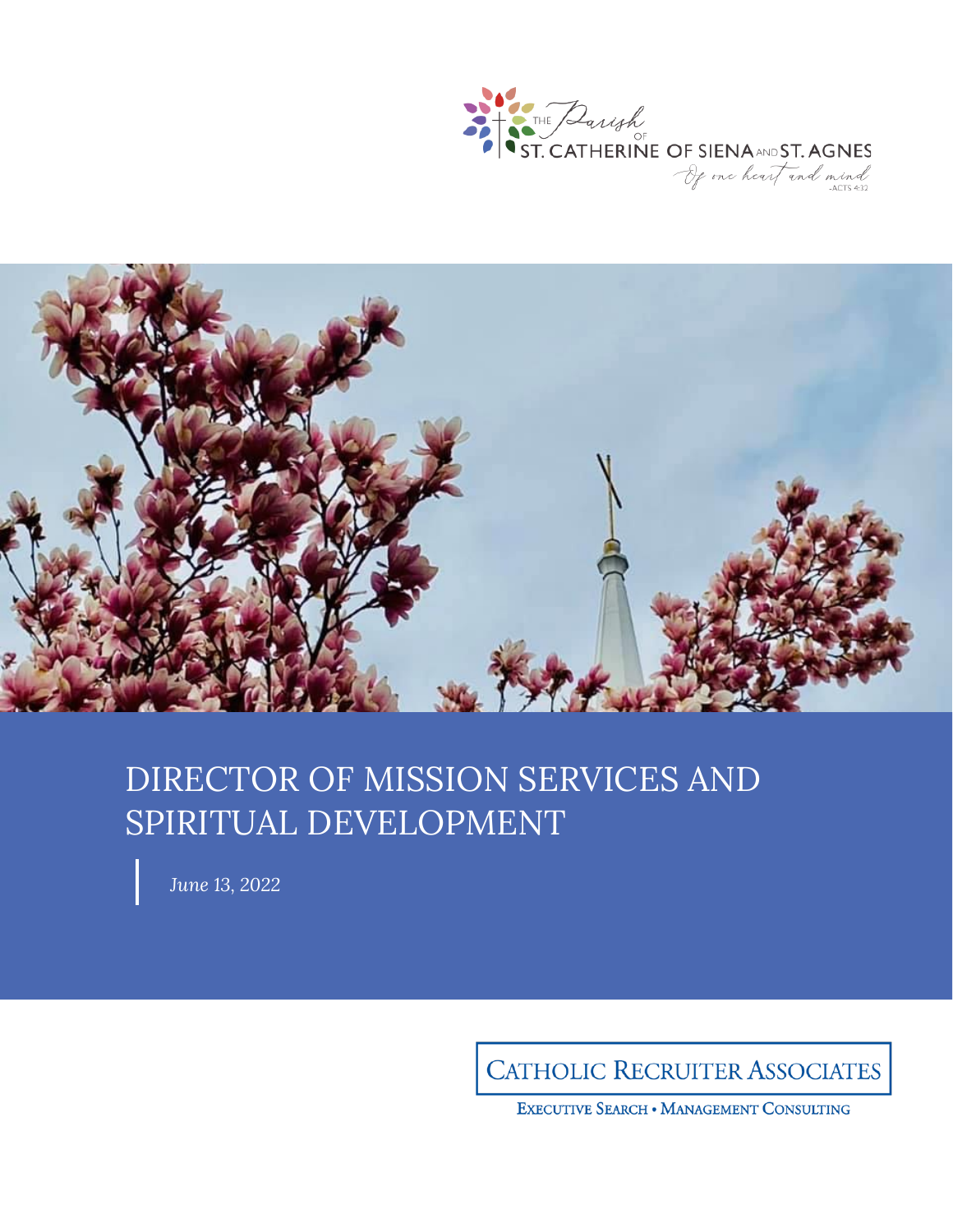

## BACKGROUND

The [Parish of St. Catherine and St Agnes](https://www.stc-sta.org/) are combined and led by the pastor of the parish Father William F. Platt. Father Platt is a native of Trumbull Connecticut. He is a graduate of St. Joseph High School in Trumbull and Fairfield University, where he earned a degree in English with a certification to teach. Immediately after college, he served as a member of the Jesuit Volunteer Corps, teaching at Dolores Mission Parish in East Los Angeles, subsequently made famous in a *New York Times* best seller written by Father Gregory Boyle, S.J.. He spent his first year of theological formation at the Pontifical North American College at the Vatican, before completing his formation at the Catholic University of America. Bishop Walter Curtis ordained him a priest on April 9, 1988 at St. Augustine Cathedral.

**Position:** Director of Mission Services and Spiritual Development **Reports To:** Pastor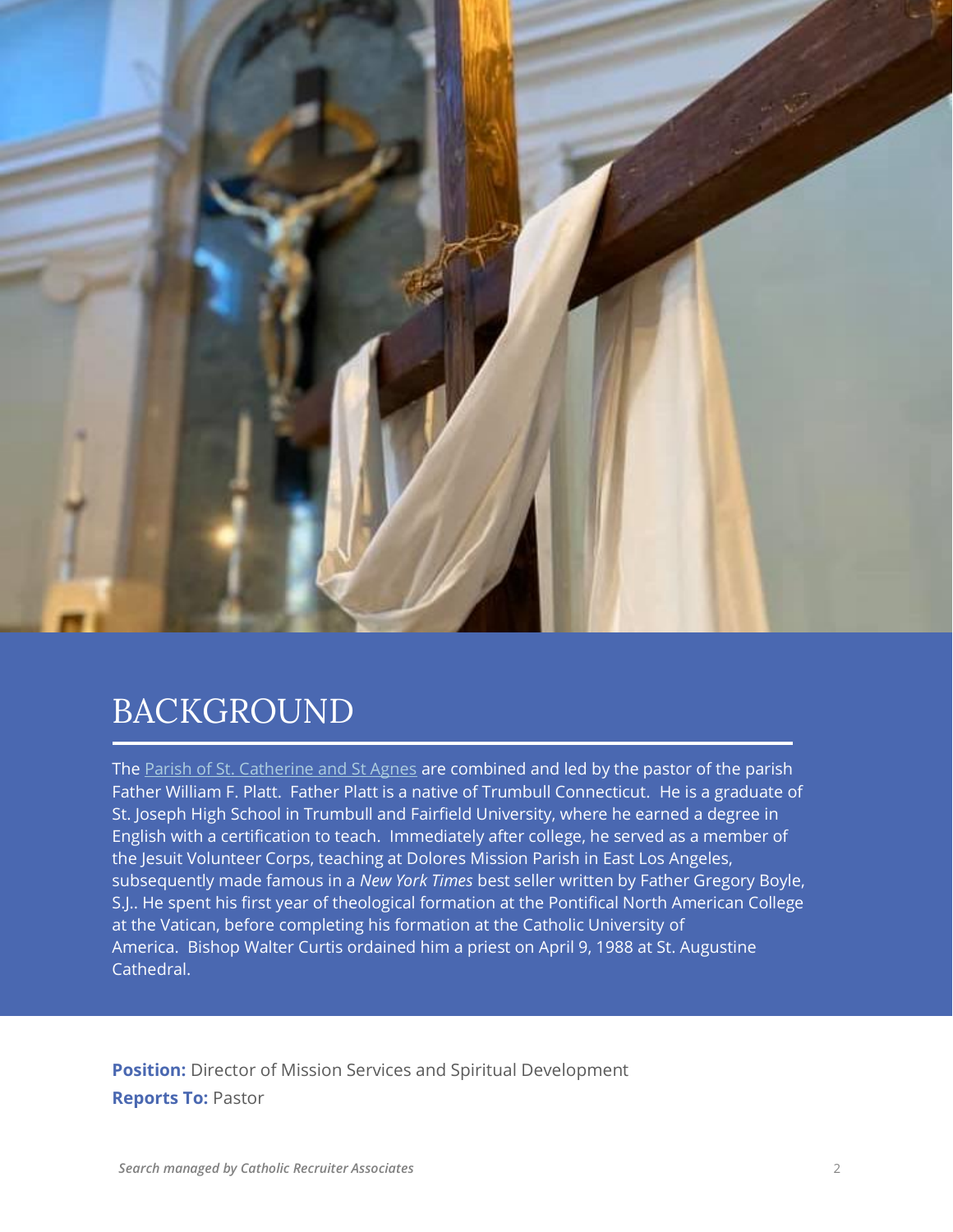## General Summary

The Director of Mission Services and Spiritual Development is a senior Parish leader with professional and pastoral sensitivity to all members of the parish and the community. This person facilitates and promotes the mission of the parish by responding to the needs of existing ministries, while also helping to both identify and respond to new ministerial opportunities. A key element of this position is furthering parishioner engagement through programming and hospitality.

Grounded in Sacred Scripture, Tradition and the Sacraments, The Parish of St. Catherine of Siena and St. Agnes strives to embody the universal call to holiness as taught in the documents of the Second Vatican Council.

Our Parish is a dynamic, diverse community with over 2,000 registered families, 500+ participants in our youth faith formation programs and over 25 ministries operating on two campuses. There is a significant opportunity to make Parish Life more relevant to our parishioners, particularly families and the younger members of our Parish.

## Duties and Responsibilities

- **Lead Spiritual Development for Teens and Adults**
	- o Direct lifelong faith formation activities for adults, young adults, and youth.
	- o Direct the Confirmation program.
	- $\circ$  Facilitate retreat opportunities for parishioners of all age groups, working closely with the Director of Youth Faith Formation and Programming.
	- o Work to create a seamless transition for children having received the sacrament of confirmation to ongoing teen faith formation.
- **Help people encounter Christ through Service**
	- o Identify and facilitate the engagement of parishioners in both ongoing and new service opportunities each quarter.
	- o Work closely with the Director of Youth Faith Formation and Programming in engaging families in service opportunities.

#### • **Support the Sacramental Life of the Parish**

- o Facilitate the scheduling and execution of liturgical ministries.
- o Coordinate the registration for the training and education of all liturgical ministries.
- o Connect the sacramental life of the church with service, hospitality, and spiritual development.
- **Parishioner Engagement and Communications**
	- o Provide for hospitality opportunities after selected weekend Masses.
	- o Supervise and/or support parish lay ministries and groups.
	- o Work closely with the Director of Communications in messaging the activities of the parish.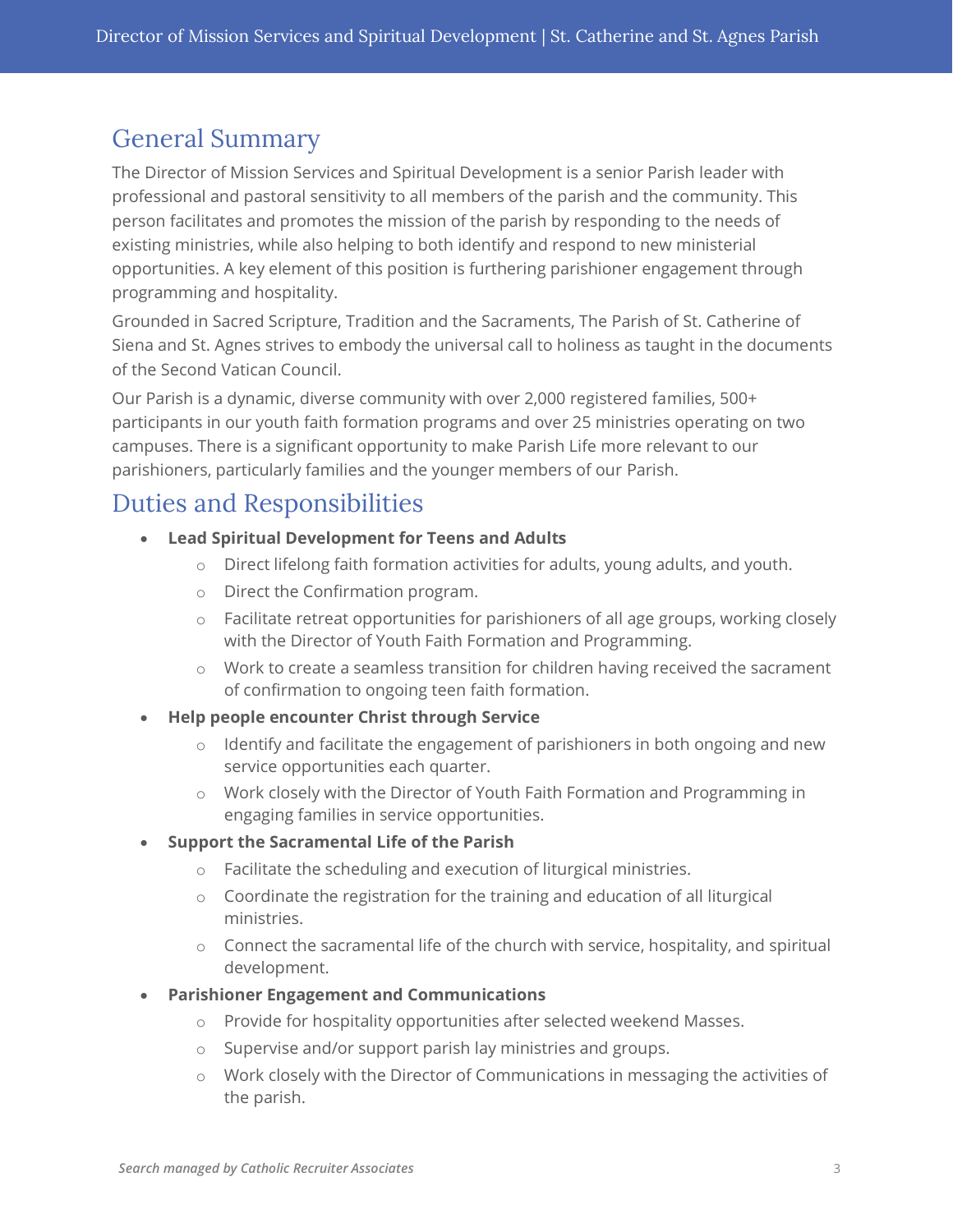#### • **Additional Responsibilities**

- o Directly supervise the Director of Youth Faith Formation and Programming.
- o Meet regularly with the Pastor and staff to collaborate and ensure implementation of the Pastor's vision and direction.
- o Liaison with Diocesan Ministries.
- o Lead a parish ministry which is able to determine/assess and coordinate timely responses to the spiritual needs of current events.
- o Other duties as assigned.

### **Qualifications**

- Master's Degree in Theology or a related field. One unit of Clinical Pastoral Education would be welcome.
- Minimum of five years prior experience performing similar responsibilities.
- Active participant in the life of the Catholic Church and ability to participate in full sacramental life of the Church.
- Strong commitment to the Roman Catholic Church mission and knowledge of and personal commitment to its tenets and beliefs through word and actions.
- Ability to work well with people and interact with various constituencies in a professional and supportive manner.
- Excellent verbal and written communication skills.
- Excellent leadership and organizational skills and demonstrated ability to prioritize and delegate.
- Ability to manage and implement projects.
- Strong interpersonal skills, exhibits a willingness to learn and share.
- Working knowledge of budget programs.
- Demonstrates a high degree of integrity and ethical responsibility and maintains confidentiality, computer proficiency; experience with Microsoft Office programs (Windows), communication and database applications.
- Prior experience desired in a team approach to staffing and collaborating with others.